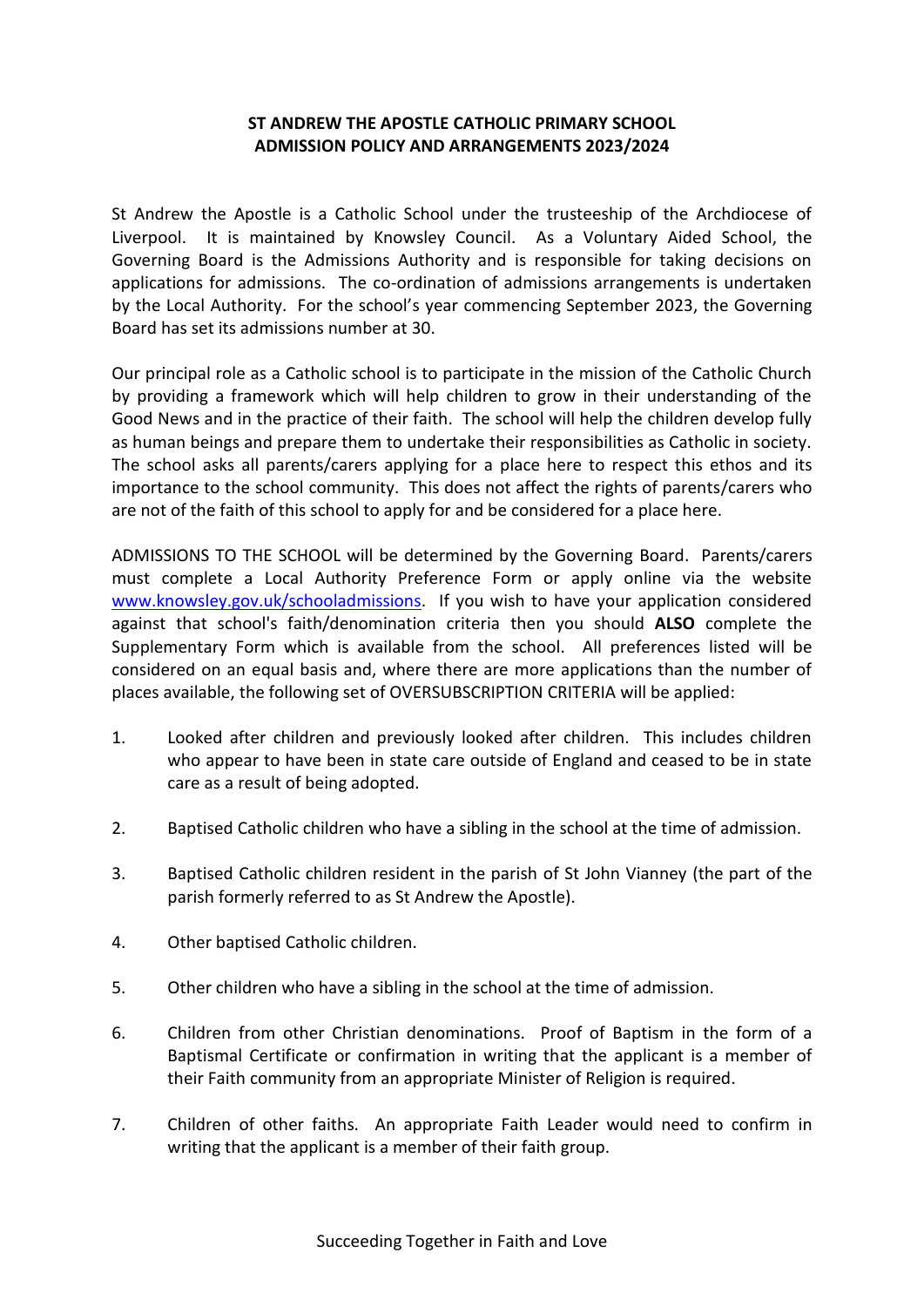## 8. Other children.

If it is not possible to offer places for all applications within any criteria above, then places will be allocated to the children who live nearest to the school. Distance will be measured by the local authority which will carry out straight line measurements ('as the crow flies') using a computerised Geographical Information System (GIS) based on the Local Land and Property Gazetteer (LLPG) data and national grid co-ordinates for the school and home address.

Children with a Statement of Special Educational Needs or Education Health Care Plan that names a school will be offered place without using the admission criteria and will count as part of the school's published admission number.

## **Notes:**

- a. All applications submitted before the national closing date will be considered equally and included in the Local Authority initial allocation of school places. Applications received after the national closing date will be processed in accordance with the Knowsley admissions scheme for schools detailed in the Knowsley admissions information booklets.
- a. A Looked After Child is a child who is (a) in the care of a Local Authority, or (b) being provided with accommodation by a Local Authority in the exercise of their Social Services functions (under section 22(1) of the Children Act 1989. A previously Looked After Child is one who immediately moved on from that status after becoming subject to an adoption, child arrangements order or special guardianship order.

A child is regarded as having been in state care in a place outside of England if they were accommodated by a public authority, a religious organisation or any other provider of care whose sole purpose is to benefit society. Applications must be supported with appropriate evidence that the child has been adopted from state care.

c. All applicants are required to complete a Supplementary Information Form (SIF) in order to provide faith information if they wish their child to be considered within a faith criterion of the oversubscription policy. The SIF should be completed in addition to the home LA application form (preference form) and returned directly to the school by the closing date of 15 January. Applicants who complete a school SIF but do not name the school on the LA common application form will be disregarded. Applicants who do not complete a SIF will still be considered for a place in the school but cannot be considered as a faith applicant.

## **Definition of a Baptised Catholic**

For a child to be considered as a Catholic evidence of a Catholic Baptism is required.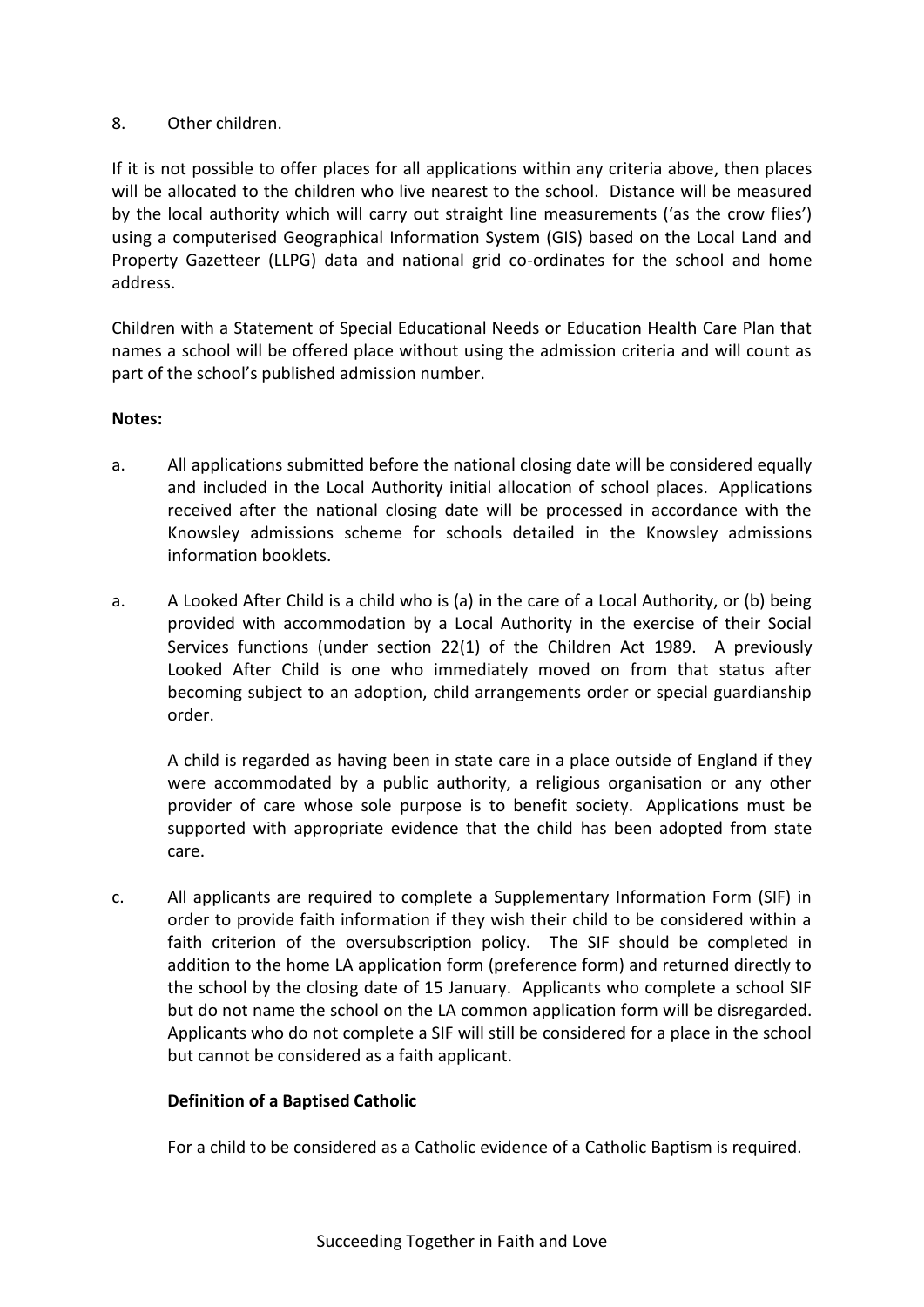A Baptised Catholic can also be defined as one who has been baptised by the Rites of Baptism of one of the various Churches in communion with the See of Rome (cf Catechism of the Catholic Church 1203). Written evidence of this baptism can be obtained by recourse to the Baptismal Registers of the church in which the baptism took place.

Or

A person who has been baptised in a separate ecclesial community and subsequently received into full communion with the Catholic Church by the Rite of Reception of Baptised Christians into the Full Communion of the Catholic Church. Written evidence of their reception into full communion with the Catholic Church can be obtained by recourse to the Register of Receptions, or in some cases a sub-section of the Baptismal Registers of the Church in which the Rite of Reception took place.

The Governing Body will require written evidence in the form of a Certificate of Reception before applications for school places can be considered for categories of 'Baptised Catholics'. A Certificate of Reception is to include full name, date of birth, date of reception and parent(s) name(s). The certificate must also show that it is copied from the records kept by the place of reception.

Those who have difficulty obtaining written evidence of baptism for a good reason, may still be considered as baptised Catholics but only after they have been referred to the parish priest who after consulting with the Episcopal Vicar, will decide how the question of baptism is to be resolved and how written evidence is to be produced in accordance with the law of the Church.

d. "Children of other Christian denominations" means: children who belong to other churches and ecclesial communities which, acknowledging God's revelation in Christ, confess the Lord Jesus Christ as God and Saviour according to the Scriptures, and, in obedience to God's will and in the power of the Holy Spirit commit themselves: to seek a deepening of their communion with Christ and with one another in the Church, which is his body; and to fulfil their mission to proclaim the Gospel by common witness and service in the world to the glory of the one God, Father, Son and Holy Spirit. An ecclesial community which on principle has no credal statements in its tradition, is included if it manifests faith in Christ as witnessed to in the Scriptures and is committed to working in the spirit of the above. All members of Churches Together in England and of CYTÛN are deemed to be included in the above definition, as are all other churches and ecclesial communities that are in membership of any local Churches Together Group (by whatever title) on the above basis. Other faiths are defined as organisations whose values are based on faith and/or beliefs, which have a mission based on social values of a particular faith.

Other faiths are defined as organisations whose values are based on faith and/or beliefs, which have a mission based on social values of a particular faith.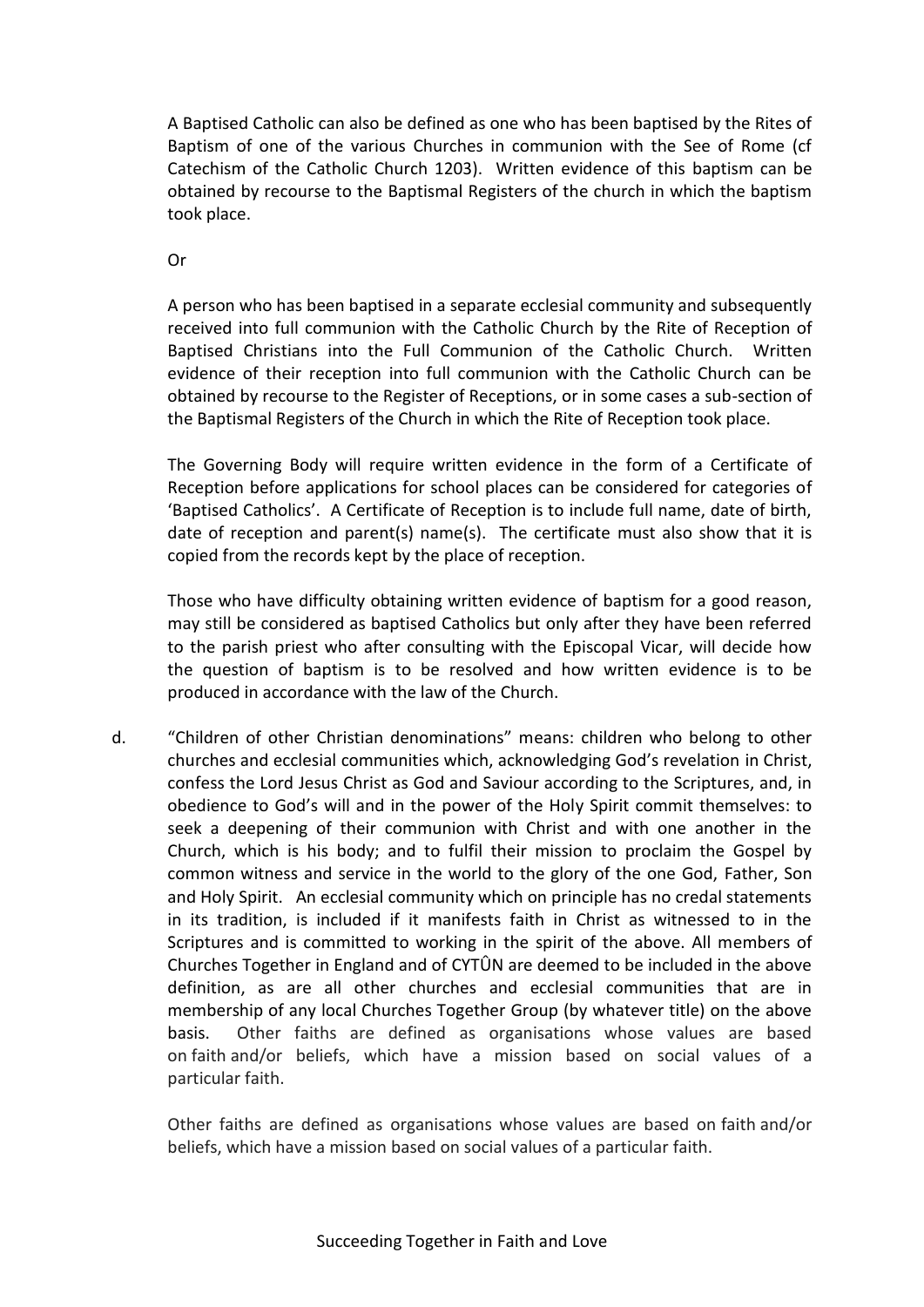- e. Home address is considered to be the address where the child normally lives. Applicants should not state a childminder's or other relative's address. It may be necessary to carry out checks to confirm addresses given are genuine and parents may therefore be asked to provide documentary evidence of their child's home address.
- f. Sibling is defined in these arrangements as full, half or brother or step-brothers and sisters, adopted and foster brothers and sisters who are living at the same address and are part of the same family unit. This does not include cousins or other family relationships.
- g. A waiting list for children who have not been offered a place will be kept and will be ranked according to the Admission Criteria. The waiting list does not consider the date the application was received or the length of time a child's name has been on the waiting list. This means that a child's position on the list may change if another applicant is refused a place and their child has higher priority in the admissions criteria. The waiting list will be retained until at least the end of December of the relevant year of the admissions process.
- h. For 'In Year' applications received outside the normal admissions round, if places are available they will be offered to those who apply. Direct application to the school can now be made under this heading. If there are places available but more applicants than places then the published oversubscription criteria for the relevant year group will be applied. A waiting list for those who have not been offered a place will be kept until the end of the relevant academic term.
- i. If an application for admission has been turned down by the Governing Body, parents can appeal to an Independent Appeals Panel. Parents must be allowed at least twenty school days from the date of notification that their application was unsuccessful to submit that appeal. Parents must give reasons for appealing in writing and the decision of the Appeals Panel is binding on the Governors.
- j. The Governing Body reserve the right to withdraw the offer of a school place where false evidence is received in relation to the application.
- k. It is the duty of governors to comply with regulations on class size limits at Foundation Stage and Key Stage One. The Governing Body may exceed the regulations for twins and children from multiple births where one of the children is the  $30<sup>th</sup>$  child admitted. This also applies to in-year applicants who are looked after/previously looked after, children of UK service personnel or children who move into the area for whom there is no other school available within a reasonable distance.
- l. Parents of children who are offered a place at the school before they are of compulsory school age can defer their child's entry until later in the school year or until their child reaches compulsory school age in that school year.